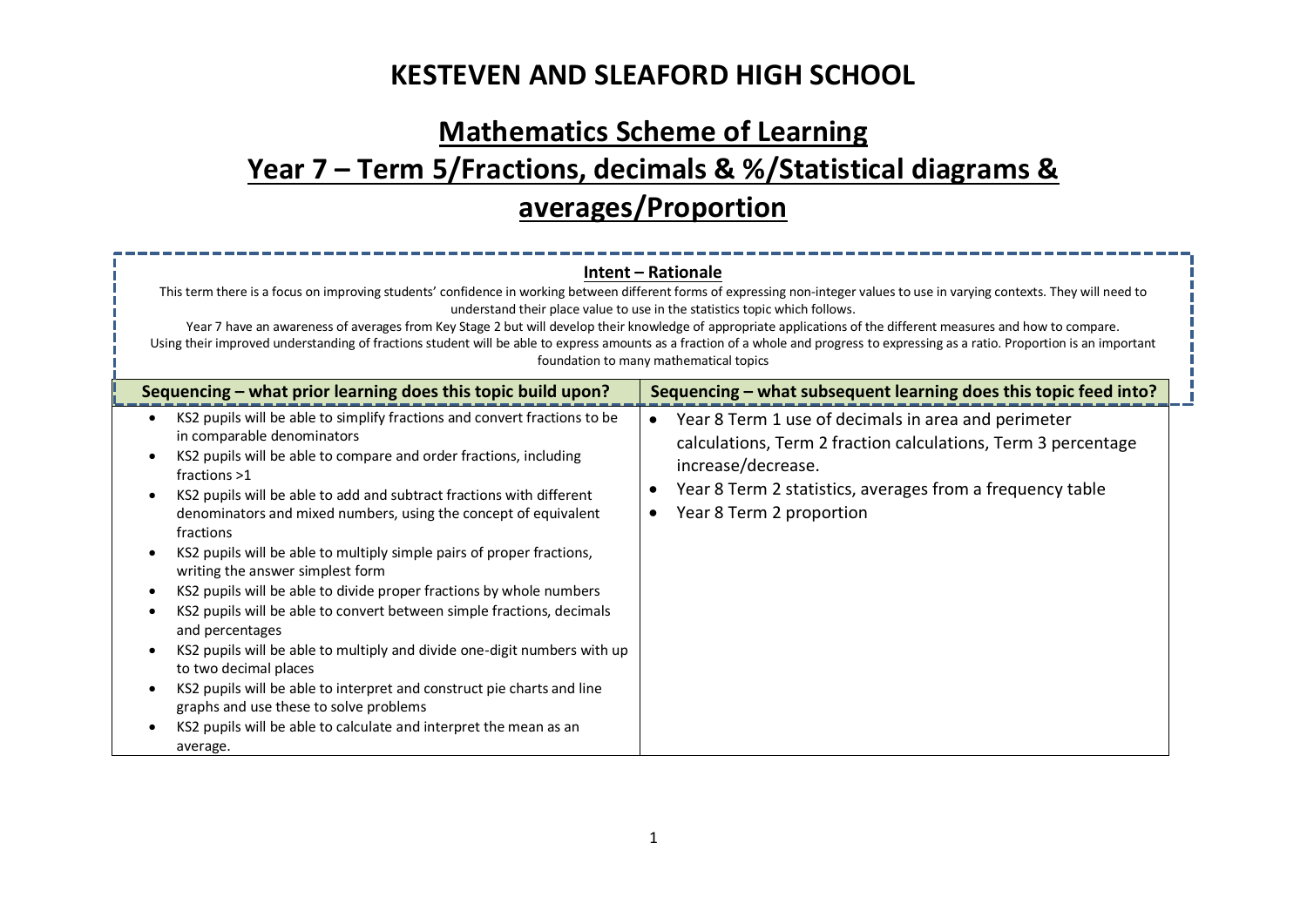| KS2 pupils will be able to solve problems involving the relative sizes of<br>$\bullet$<br>two quantities where missing values can be found by using integer<br>multiplication and division facts<br>KS2 pupils will be able to solve problems involving unequal sharing and<br>grouping using knowledge of fractions and multiples.                                                                                                                                                                                                                                                                                                                                                                                                    |                                                                                                                                                                                                                                                                                                                                                                                                                                                                                                          |
|----------------------------------------------------------------------------------------------------------------------------------------------------------------------------------------------------------------------------------------------------------------------------------------------------------------------------------------------------------------------------------------------------------------------------------------------------------------------------------------------------------------------------------------------------------------------------------------------------------------------------------------------------------------------------------------------------------------------------------------|----------------------------------------------------------------------------------------------------------------------------------------------------------------------------------------------------------------------------------------------------------------------------------------------------------------------------------------------------------------------------------------------------------------------------------------------------------------------------------------------------------|
| What are the links with other subjects in the curriculum?                                                                                                                                                                                                                                                                                                                                                                                                                                                                                                                                                                                                                                                                              | What are the links to SMSC, British Values and Careers?                                                                                                                                                                                                                                                                                                                                                                                                                                                  |
| Design and Technology:<br>Use ratios, fractions and percentages - Scaling drawings, analysing<br>responses to user questionnaires.<br>Presentation of data, diagrams and bar charts - Construct and interpret<br>$\bullet$<br>frequency tables; present information on design decisions.<br><b>Business</b><br>Percentages<br>Average rate of return<br>Profitability ratios (gross profit margin and net profit margin)<br>Geography<br>Select and construct appropriate graphs and charts to present data e.g.<br>pie charts<br>Understand and correctly use proportion and ratio, magnitude and<br>$\bullet$<br>frequency<br>Use appropriate measures of central tendency and spread (median,<br>mean, range, mode and modal class) | C2 - Equivalence of fractions, decimals and percentages and the<br>$\bullet$<br>validity of comparisons between them. Link to Food nutrition<br>labelling and healthy eating.<br>GB4e - Solving real life problems, a chance to put new skills in to<br>context and reflect on how mathematics is relevant to everyday<br>life<br>GB4e - Use of statistics as a way of measuring and making sense<br>of the world around us.<br>GB4e - Comparing data sets, using statistical data to make<br>judgements |
| What are the opportunities for developing literacy skills and<br>developing learner confidence and enjoyment in reading?                                                                                                                                                                                                                                                                                                                                                                                                                                                                                                                                                                                                               | What are the opportunities for developing mathematical skills?                                                                                                                                                                                                                                                                                                                                                                                                                                           |
| The Number Devil by Hans Magnus Enzensberger<br>Age $11+$<br>The quirky and unusual story of a young boy who hates maths at<br>school, but who discovers a new side to the subject when he meets<br>an unusual mathematician in a dream. This book takes you on an<br>adventure through creative mathematical thinking, with great<br>illustrations along the way.                                                                                                                                                                                                                                                                                                                                                                     | Place value problems with values in mixed forms<br>$\bullet$<br>Students calculate averages of relevant data or from data they<br>have collected.<br>Proportion vs ratio, identifying language used<br>$\bullet$                                                                                                                                                                                                                                                                                         |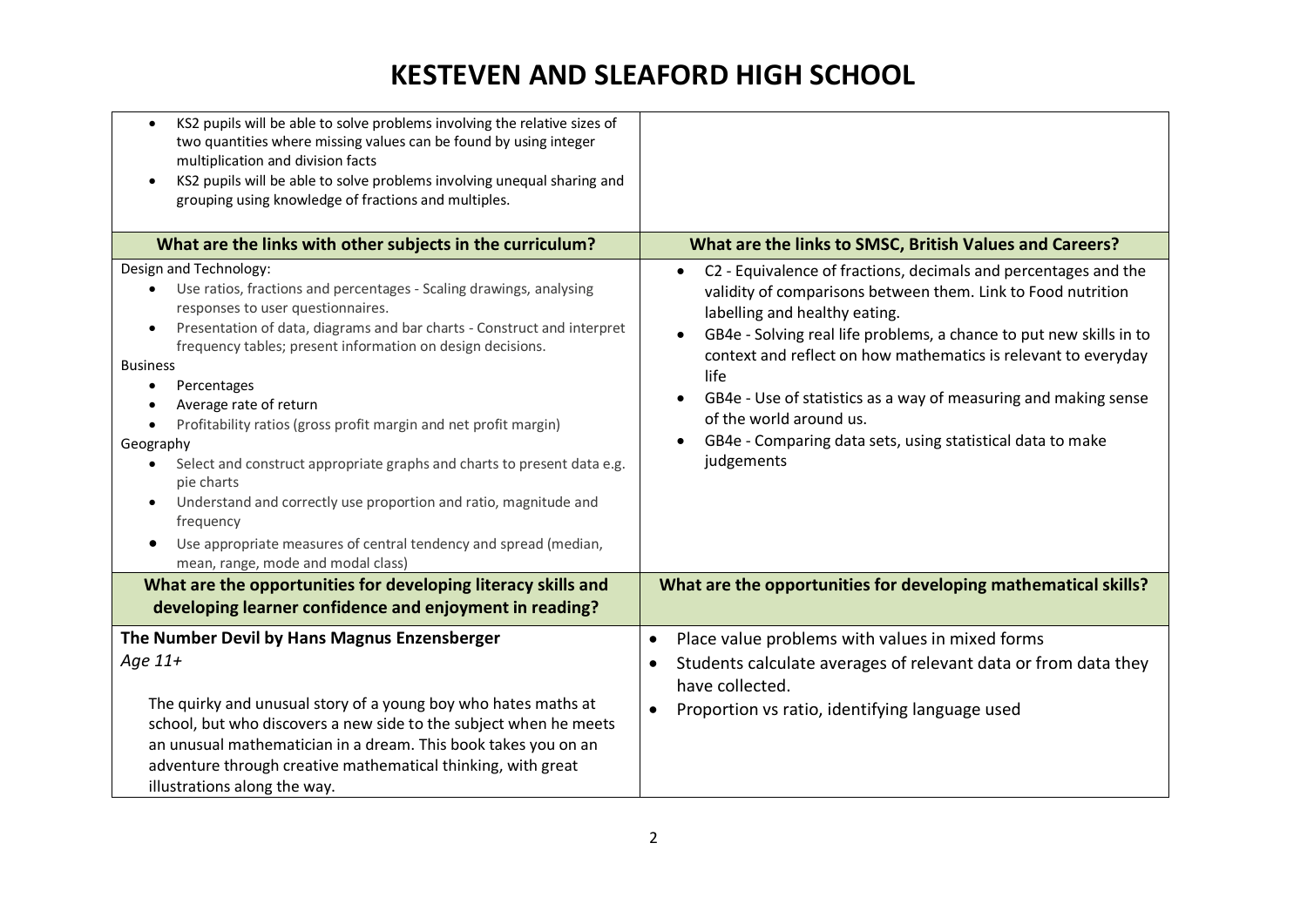### **Mathematics Scheme of Learning**

### **Year 7 – Term 5**

**Intent – Concepts**

#### **What knowledge will students gain and what skills will they develop as a consequence of this topic?**

#### **Know**

Convert between fractions, decimals and percentages, and know basic FDP conversions (1/2, ¼, 1/5, 1/10). Find a fraction of an amount. Find a percentage of an amount (non- calculator method). Calculate simple percentage increase/decrease.

Identify the mode from raw data and a frequency table. Find the median and range of raw data. Find the mean of raw data. Know the difference between discrete and continuous data. Draw and interpret a bar/line chart and a pie chart.

Explain what is meant by proportion and ratio. Represent amount as a proportion and as a ratio, including three part ratios. Express a ratio in its simplest form, including three part ratios.

#### **Apply**

Solve worded problems finding fractions/percentages of amounts. Use finding a fraction of an amount knowledge to calculate angles to draw in a pie chart.

> Begin to make conclusion statement using averages to justify Calculate the frequency when given an angle which is a factor of 360 in a pie chart Create a ratio from a worded problem.

#### **Extend**

Best buys – compare offers for fraction and percentage of amounts off. Compare data sets and justify conclusions using averages. Calculate the frequency when given any angle in a pie chart Solve worded problems using proportion and ratio. Find missing parts of ratios given information on other parts.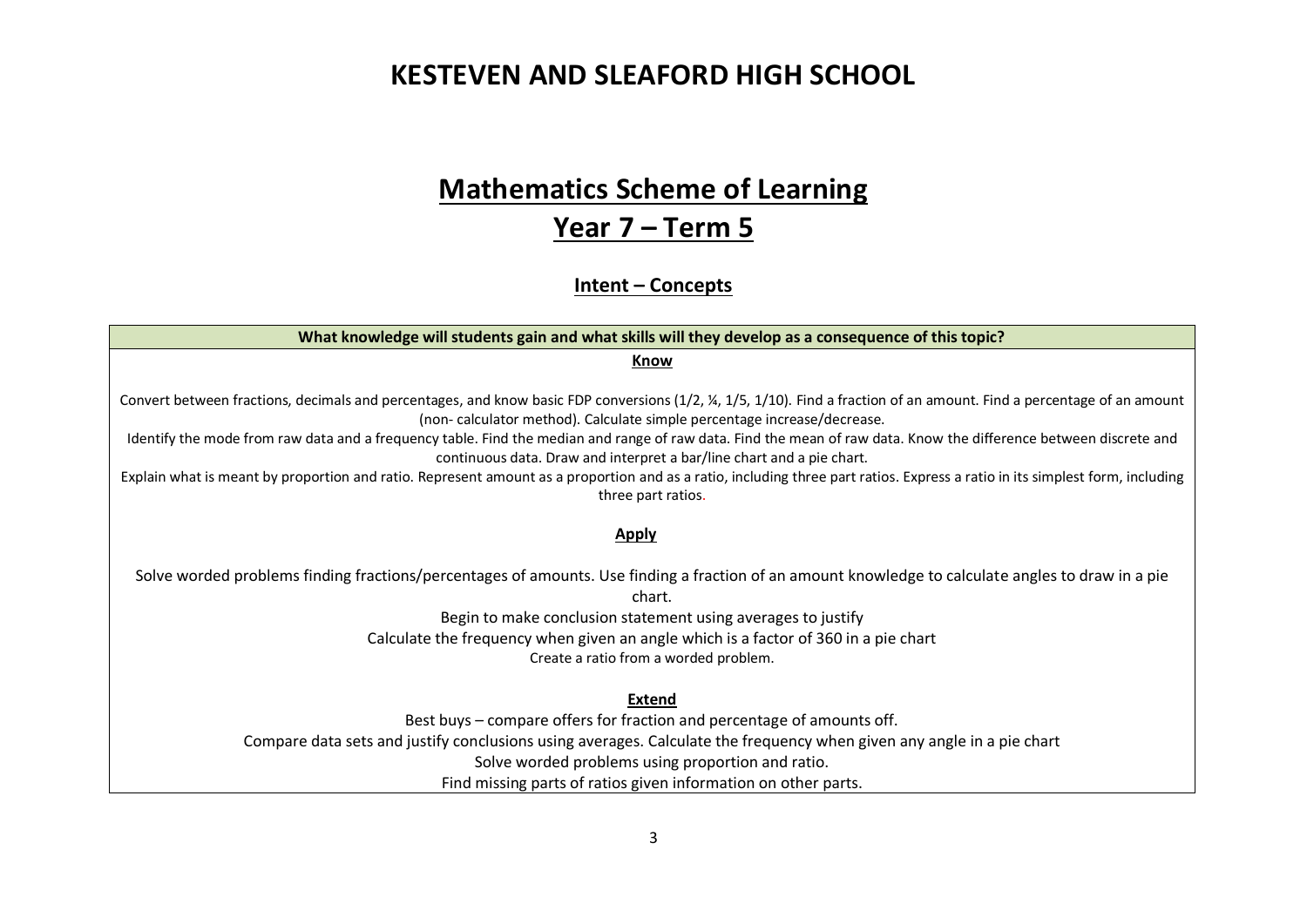| What subject specific language will be used and developed in this                                                                                                                                                                                                                                       | What opportunities are available for assessing the progress of                                                                                                                                                                                                                                                                                                                                                                                                   |
|---------------------------------------------------------------------------------------------------------------------------------------------------------------------------------------------------------------------------------------------------------------------------------------------------------|------------------------------------------------------------------------------------------------------------------------------------------------------------------------------------------------------------------------------------------------------------------------------------------------------------------------------------------------------------------------------------------------------------------------------------------------------------------|
| topic?                                                                                                                                                                                                                                                                                                  | students?                                                                                                                                                                                                                                                                                                                                                                                                                                                        |
| Fraction, decimal, percentage, conversion, improper<br>fraction, mixed number, remainder, increase, decrease,<br>depreciate, interest, mode, median, range, mean, raw data,<br>tally, discrete, continuous, bar chart, pie chart, angle,<br>protractor, proportion, ratio, simplest form, part, express | Mini whiteboards for conversions. Students allocated a value,<br>create a human number line<br>Mid-term target questions<br>End of half term assessment<br><b>Misconceptions include:</b><br>Assumption that 1/20=0.2=20%<br>Percentage 'of' vs percentage increase/decrease<br>Confusion between mean, median and mode<br>Not leaving gaps between bars on a bar chart<br>Ratio vs proportion<br>Keeping ratio in the same order as the wording of the question |

|                                                        |  | G |
|--------------------------------------------------------|--|---|
| <b>Fractions, Decimals &amp; %</b>                     |  |   |
| Convert between fractions, decimals and<br>percentages |  |   |
| Recall basic FDP conversions: 1/2, 1/4, 1/5, 1/10      |  |   |
| Find a fraction of an amount                           |  |   |
| Find a percentage of an amount (non-                   |  |   |
| calculator method)                                     |  |   |
| Calculate simple percentage                            |  |   |
| increase/decrease                                      |  |   |